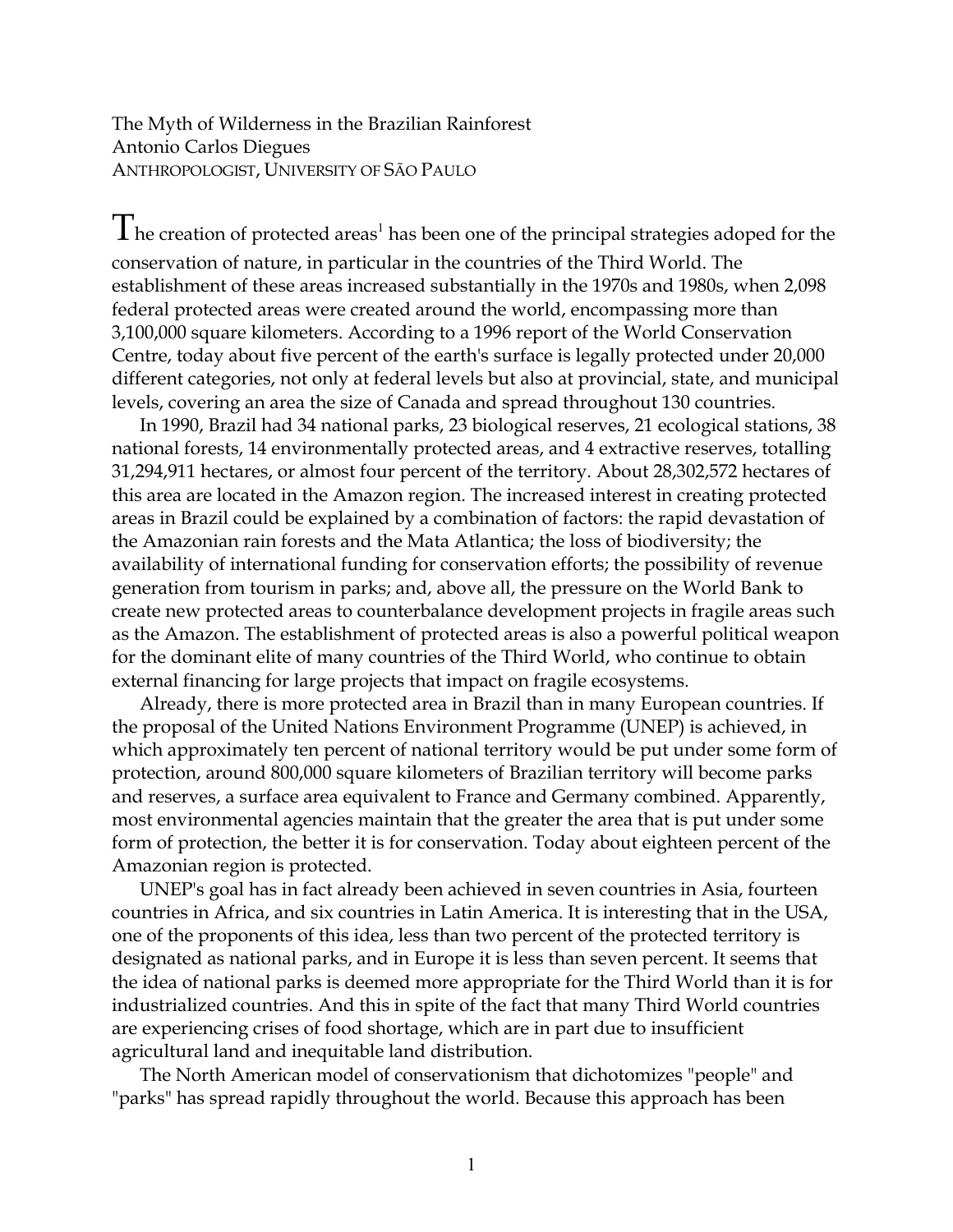adopted rather uncritically by the countries of the Third World, its effects have been devastating for the "traditional populations" of extractivists, fishermen, and native populations. This model was transposed from industrialized countries with temperate climates to the Third World, whose remaining forests were, and continue to be, largely inhabited by traditional populations.

 The United Nations has estimated indigenous populations at three hundred million, in seventy countries and throughout various ecosystems, ranging from savannahs and forests to polar regions. According to J. McNeely, the people known as tribals, natives, traditionals, or other cultural minorities occupy about nineteen percent of the land surface, living in isolated regions with fragile ecosystems.<sup>2</sup> It is most often these ecosystems that are labeled as "natural" and transformed into protected areas, from which the residents expelled. With this authoritarian action, the state contributes to the loss of a wide range of ethnoknowledge and ethnoscience—of ingenious systems for managing natural resources—and of cultural diversity itself. The expulsion of inhabitants has contributed to even more degradation of park areas because, due to insufficient monitoring—despite the fact that the majority of the budget for these protected areas is allocated for monitoring and enforcement—they are invaded by logging industries and miners who illegally exploit the natural resources. Inhabitants also illegally extract their means of subsistence from these protected areas.

 Governments rarely assess the environmental and social impact of the creation of parks on the local inhabitants, whose land-use practices often have been responsible for the preservation of these natural areas. Traditional populations are transferred from the regions where their ancestors lived to regions that are ecologically and culturally different. The hunters, fisherfolk, and other resource users who have developed a symbiosis with the forests, rivers, and coastal areas, once relocated to other areas, have great difficulty surviving due to the accompanying prohibition of their traditional activities.

 These populations have difficulty comprehending how their traditional activities could be considered detrimental to nature, when hotels and tourism infrastructure are created for the use of people from outside the area. Very little of the budget for protected areas is allocated for improving the living conditions of the traditional population, who, if encouraged, could make a positive contribution. When they have organized and become vocal about defending their historical right to remain on their ancestral land, they are accused of being against conservation. In most cases, these "traditional populations" are illiterate, without political power or legal ownership of the land, and are therefore not compensated for the expropriation of their land. But, as has occurred in the Mata Atlântica (Atlantic rain forest) in Brazil, because the large landowners, who have often obtained their land by usurping the rights of the traditional residents, can prove legal ownership, they are royally compensated.

 The authorities who are responsible for the preserved areas perceive the traditional inhabitants as destroyers of wildlife, which eliminates any real opportunity for their inclusion in the conservation project. In many cases, and especially in the Amazon, the so-called participation of traditional populations in the establishment of parks and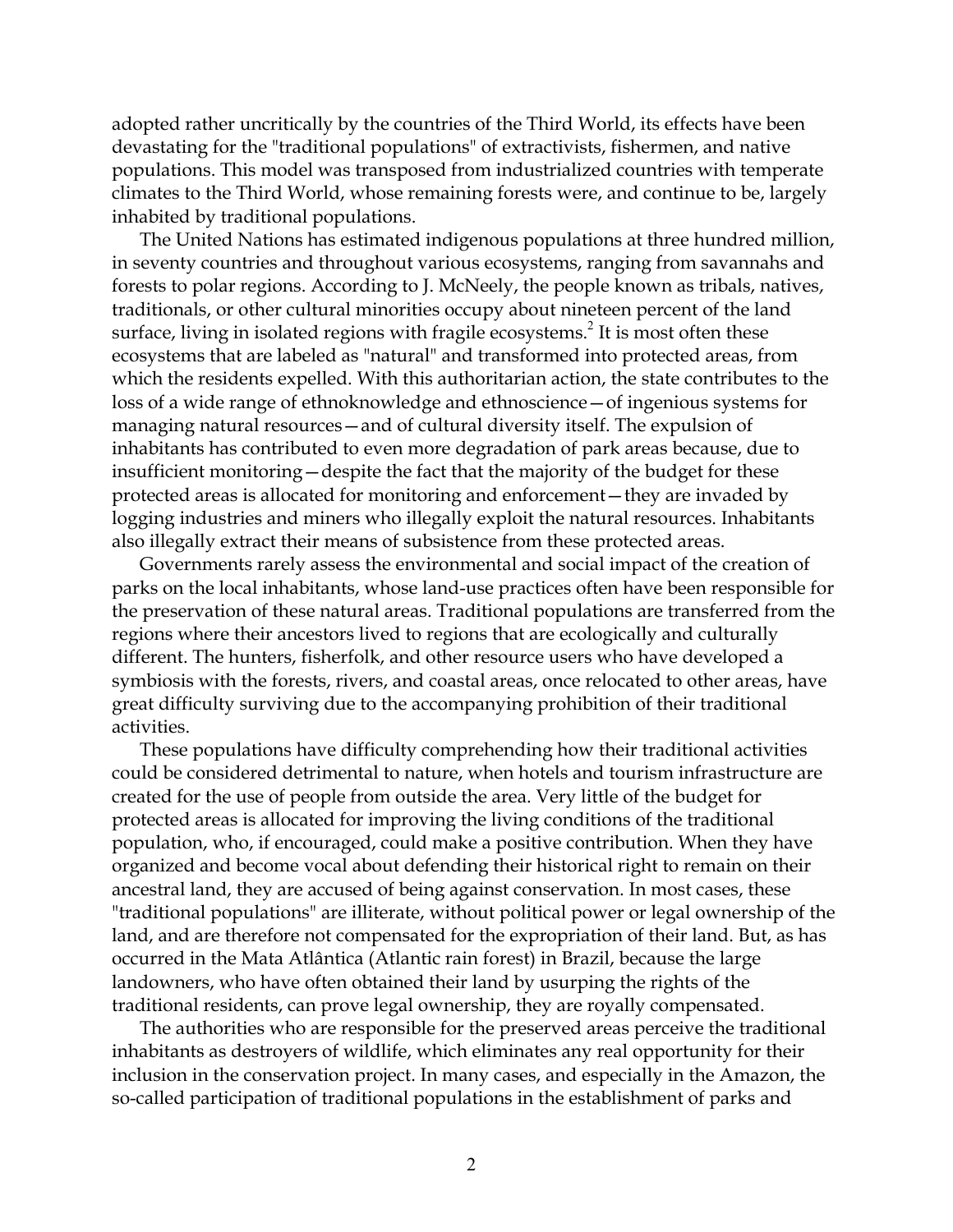reserves does not go beyond well-intentioned words that are offered to assuage international demands from such large instutions as the World Bank, the IUCN, and the World Wildlife Fund.

 This model of preserving wilderness has been criticized both inside and outside the USA, and part of this opposition has come from the American "pure preservationists." J. Rodman holds that the idea of parks subscribes to an anthropocentric view, that the creation of parks principally values the aesthetic, religious, and cultural motivations of humans, demonstrating that it isn't wilderness in and of itself that is considered valuable and worthy of being protected. Yet Rodman considers this mode of preservation based on the model of parks and natural reserves to be unjustly selective because it privileges natural areas that appeal to a Western aesthetic point of view such as forests, large rivers, and canyons—and discriminates against natural areas that are considered less noble  $-$  such as swamps, bogs, and marshes.<sup>3</sup> More recently, Gomez-Pompa and Kaus have also criticized this notion of a"natural world" that privileges an urban perspective:

The natural environment and the urban world are viewed as a dichotomy and the concern is usually focused on those human actions that negatively affect the quality of life by urban standards. . . . People see in the wilderness a window to the past, to the remote beginnings of humankind long before the comforts of modern life. *<sup>4</sup>*

 More recently, a socio-environmental focus has been adopted in the critique of "the Yellowstone model." This new approach to conservation arose out of the collaboration between social movements that fight for the continued access of peasants, fishermen, and forest people to land and natural resources and Third World environmentalists who see the environmental crisis in their countries as being linked to the existing model of development. This movement, which Viola and Leis have called "peasant ecology,"<sup>5</sup> critiques the imported environmentalism for its lack of consideration of the traditional communities who depend of the forests for their livelihood.

In North America, the myth of "wilderness" as an uninhabited space has fueled the move to create protected restricted-use areas. By the end of the 19th century, after the conquest and widespread massacre of the native peoples, and the westward expansion of the frontier by European settlers, the land was perceived to be uninhabited. With the movement of human settlements to the west, the mid-19th century saw natural areas being degraded by mining and forestry companies. This raised protests from the nature lovers who had been influenced by the ideas of Thoreau and Marsh. In 1864, in his widely read book *Man and Nature*, Marsh argued that the preservation of virgin areas was justified as much for artistic and poetic reasons as it was for economic reasons and held that the destruction of the natural world threatened the very existence of humans on Earth. His ideas strongly influenced the establishment of a national commission of forestry experts.

 At the beginning of the 19th century, artist George Catlin traveled through the American West. He cautioned that the Indians as well as the bison were threatened with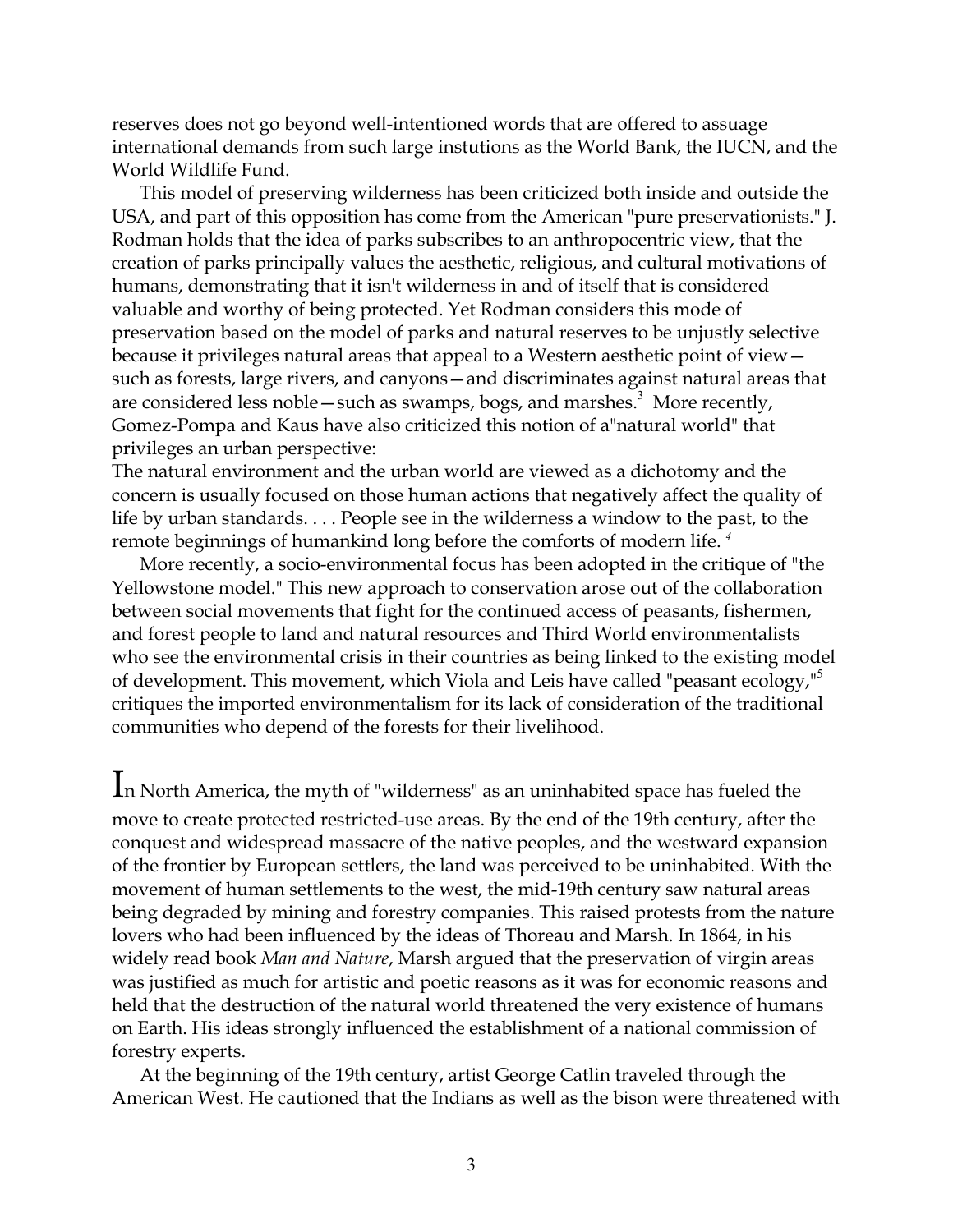extinction and suggested that the native people, the bison, and the virgin areas could be equally protected if the government were to establish a national park that incorporated humans and animals "in all their primitive and natural beauty."<sup>6</sup> This idea was not implemented, however, and the notion of wilderness as a virgin, uninhabited area prevailed. On March 1, 1872, when the decision was made to create Yellowstone National Park, the U.S. Congress decided that the region could not be colonized, occupied, or sold, but would be separated as a public park or recreation area for the benefit and enjoyment of the people. Any person who occupied any part of this park would be breaking the law and would be removed.

In the 1960s, after much of the "wilderness" had been "tamed" and even destroyed in most of the northern countries, environmental preservationists, in search of lost untouched nature, turned their attention to the vast rain forests and savannahs in tropical countries, particularly in Africa and South America. In Brazil, the Amazonian rain forest became the focus for the construction of a new myth. Called the "lungs of the earth,"this tropical forest was considered to be "empty space," only sparsely inhabited by the remaining indigenous tribes, although it is now estimated that at the beginning of the 16th century, five to seven million Amerindians were living in the region, largely concentrated in the river floodplains (*várzeas*)—an even higher density than today.

 This neo-myth was exploited by the Brazilian military group in power in the sixties and seventies in order to occupy the region and led to the rapid transformation of vast rainforest areas into large cattle-raising and agricultural farms. It is not a coincidence that most of the protected areas also began to be established during this period, in order to counterbalance the widespread forest destruction. Neither the preservationists nor the military, acknowledged the presence of the people living in those areas. Indians were confined in special reserves and the non-Indian local inhabitants were resettled outside the borders of the newly created national parks and other strictly protected reserves.

There are basically two representations of nature—and particularly of forests and woodlands—that coexist in modern mythology. By mythology, I mean the symbolic representations of the natural world that are a cultural and historical product of the various forms and moments of the relations between diverse societies and their physical surroundings.

 On the one hand is the naturalist myth of an untouched nature or wilderness in a "pure" state, prior to the appearance of humans. This myth presupposes the incompatibility between the actions of any human group and the conservation of nature. Regardless of their culture, humans are, in this equation, destroyers of the natural world. The idea of a "paradise lost" informed the creation of the first North American "national parks" in the second half of the 19th century, where portions of territories that were considered "untouched" were closed off to human habitation. These "wild" areas were created for the benefit of urban North Americans who could, by visiting them, appreciate their "natural beauty." This "modern" model of conservation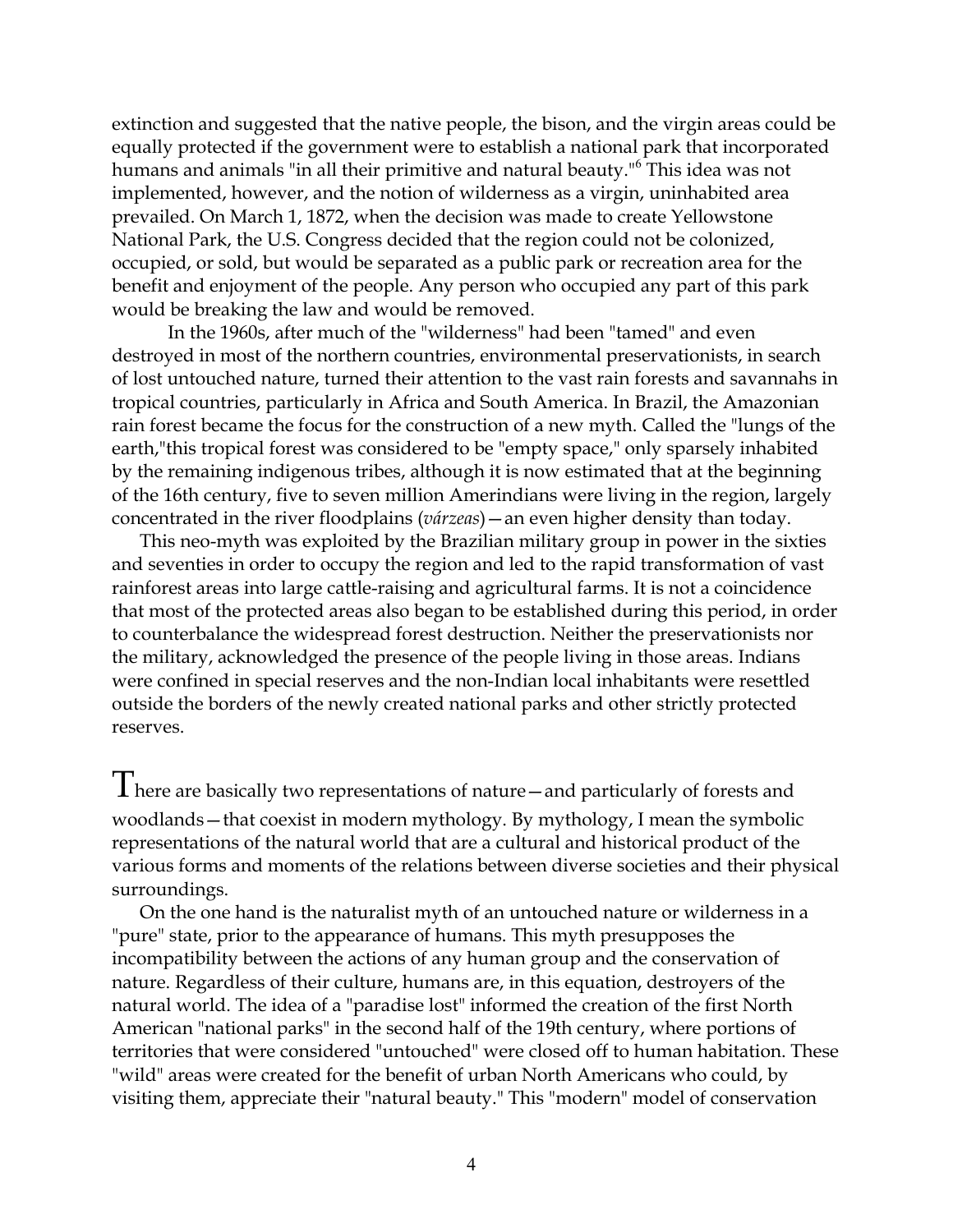and its underlying ideology have spread to the rest of the world in cultural contexts distinct from those in which it was created, generating serious consequences.

 On the other hand is the representation of forests as a natural resource to be traded. According to this view, nature only has value when it is transformed into commodities for human use. The ideal would be to transform the tropical forest, with its great variety of tree species, into a homogeneous forest, like those of the temperate climates, which would be more easily managed (cut) and used industrially. This view has fueled the extensive transformation of the rich Atlantic forest of Brazil into plantations of pines and eucalyptus through the fiscal incentives granted by the Instituto Brasileiro de Desenvolvimento Florestal (Brazilian Institute of Forestry Development) to the timber companies since the 1960s.

 Paradoxically, both of these approaches see the forest as uninhabited, negating the existence of innumerable societies who live in the forest and make use of it within a socio-cultural framework very different from urban-industrial societies. The human communities who live in the forests would at most be identified as a "species of fauna" or "threatened species"—one more component of the natural world—the local culture and its myths and complex relationships with nature deemed "savage" and "uncivilized."

 $W$ hile the myth of a "pure" nature was being re-created by preservationists from North America and other countries, the myths that guided and interpreted the relations between the North American indigenous populations and nature—which Morin has called "bio-anthropomorphic"—were ignored. These bio-anthropomorphic myths are not exclusive to the indigenous populations in North America but also exist among populations of hunters, extractivists, fisherfolk, and peasants in the Third World, who still live somewhat apart from the market economy of the urban-industrial world, inhabiting tropical forests and other ecosystems.

 For these peoples, the world referred to as "wild" by whites did not exist. In many traditional societies, "wilderness" and the "natural world"are understood contextually, in terms of myths in which humans might assume natural features and plants and animals might present humanized characteristics and behavior. According to Morin, in this mythological universe, the fundamental features of animate beings are encountered in inanimate things. This unity/duality of humans is also reflected in the ways that reality is perceived. One is empirical, technical, and rational, by which complex botanical, zoological, ecological, and technological knowledge is accumulated (today the subject of ethnoscience); the other is symbolic, mythological, and magical.<sup>7</sup> However, these forms of knowledge, although quite distinct, do not live in two separate universes; they are practiced in the same (although dual) universe**.** According to Mircea Eliade, in this dual universe, space and time are both the same and different—mythic time, the time past, is also always present and returns in regenerative ceremonies. $\delta$ 

 This symbolic representation of the cycles in which all of creation is born, dies, and is reborn is strong among the indigenous societies of Brazil, but it is also present in the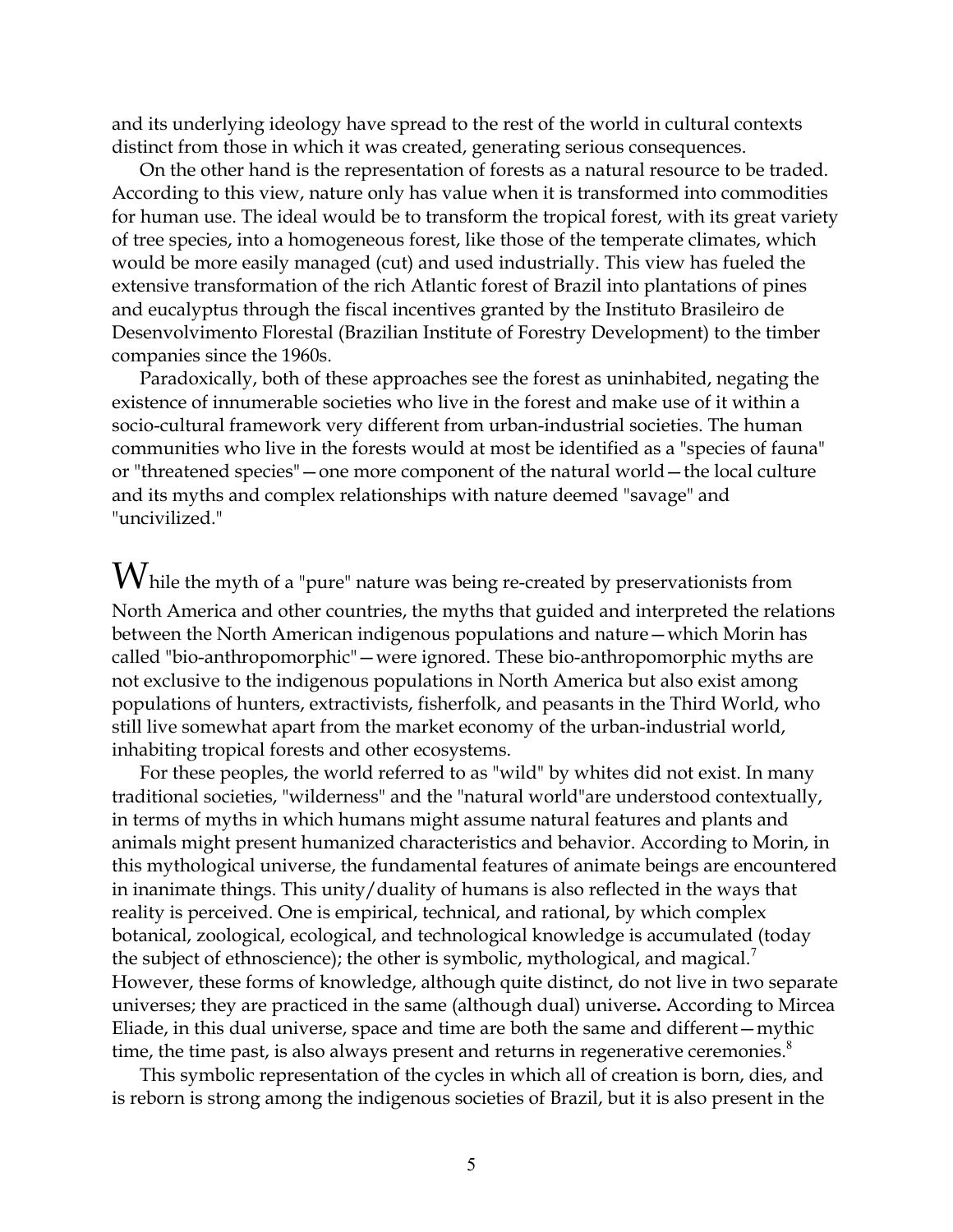communities of peasants, fisherfolk, and gatherers who continue to live according to nature's cycles and a complex agricultural or fishing calendar. There is a time for *coivara* (burning of vegetation that has grown after the first burning), to prepare the land, to sow, to weed, and to harvest; and there is also a time to wait for species of migratory fish, such as mullet (*tainha*). Upon completing one cycle, the next cycle is begun. In many communities, these activities are ordered by signs—such as a particular phase of the moon, the appearance of rain, etc—and are often celebrated in festivities that mark the planting or harvesting of a specific crop.

 According to Morin, contemporary history, while dissolving old mythologies, creates others, regenerating symbolic/mythological thought in a modern form. He holds that mythological thought persists not only in remote rural regions, but that there is also a resurgence of myths in the urban world. And Eliade suggests that myths related to nature endure and resist the incursions of science, surviving as "pseudoreligions" or "degraded mythologies." He goes on to say that in modern societies that declare themselves athiest, religion and myths are buried in the unconscious, periodically returning to the surface as new mythologies. Thuillier states that in hundreds of texts inspired by ecological concerns, the old myths reappear with an almost religious enthusiasm and apocalyptic vigor. $9$ 

Ideas and practices regarding nature conservation are changing in many countries around the world, including Brazil. The underlying ideas that have guided the creation of protected areas have undergone a profound rethinking. There have been frequent failures in the implementation of protected areas, due mainly to a lack of support for this type of conservation within southern countries, particularly among the communities who live inside and adjacent to protected areas. There is a growing awareness that the reason for this lack of social support is the unsuitability of this conservation model to local realities rather than, as some preservationists argue, the lack of appreciation for the importance of protected areas. National parks and other strictly protected areas cannot simply be considered as "islands" created to conserve biodiversity, since biological diversity also lies beyond the parks.

 In southern countries, environmental movements are emerging that are different from those in northern countries in that they are attempting to harmonize nature conservation with the need to improve the living conditions of inhabitants of national parks and adjacent regions. These new social-environmental movements recognize the importance of the knowledge and management practices of traditional populations. In many of these countries the process of decolonization and democratization has also led to the challenging of the imported model of nature conservation. People living inside protected areas have mounted spontaneous and increasingly organized resistance against resettlement.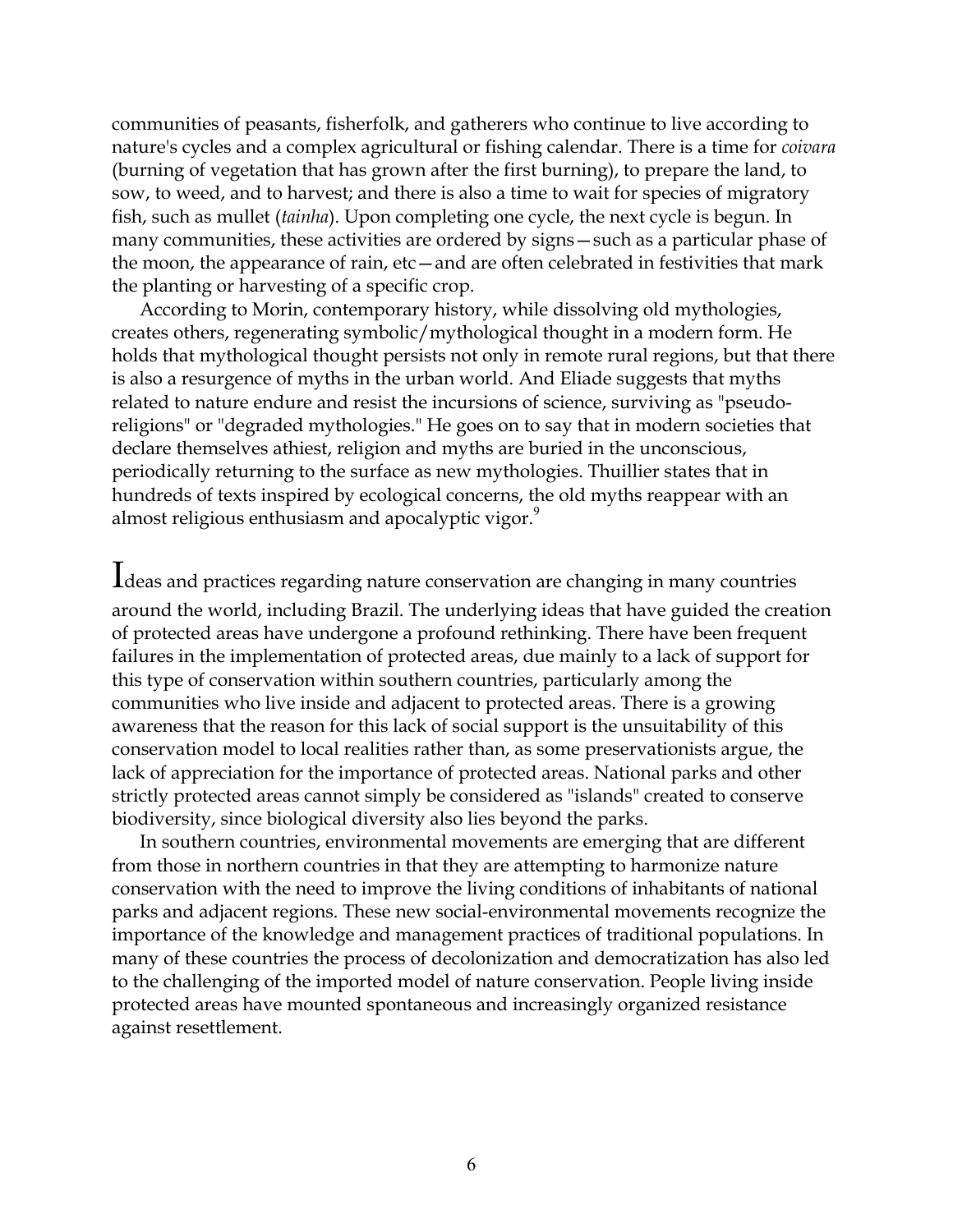In Brazil, the first inspiration for the creation of national parks came from the abolitionist André Rebouças, in 1876, and was based on the model of North American parks. In defending the creation of the National Park of Itatiaia, Hubmayer, as early as 1911, stated that this national park was

. . . without equal in the world, it will be at the doorstep of our beautiful Capital [at that time Rio de Janeiro] offering scientists and researchers immeasurable potential for the most diverse research, as well as offering the ideal retreat for physical and psychological renewal after the exhausting work in the cities. Also, it will provide a source of satisfaction for travellers and visitors interested in the attractions of nature in the area.*<sup>10</sup>*

The first national park was created in Itatiaia, in 1937, upon an initital proposal by the botanist Alfredo Loftgren, in 1913**,** with the objective of encouraging scientific research and offering leisure to urban populations. Little thought was given to the indigenous populations, fishermen, riverine populations, and gatherers who were already there.

 The concern for "traditional populations" who live in conservation areas is relatively recent in Brazil, and until a short time ago (and still today for classical preservationists) this was considered "a police matter," since they were to be expelled from their traditional lands to make way for the creation of parks and reserves. The positions regarding the presence of traditional communities in conservation areas vary among the environmental movements in Brazil. The "preservationists" dominate the older and classical conservation groups—such as the FBCN (Brazilian Foundation for the Conservation of Nature), created in 1958; and the more recent ones, such as the Fundação Biodiversitas, Funatura and Pronatura, which are more linked to international preservation organizations. Their influence continues to prevail in many of the institutions that have been responsible for the creation and administration of parks, such as IBAMA (???) and the Forest Institute of São Paulo. These groups have generally been formed by professionals in the natural sciences who consider any human interference in nature to be negative. Ideologically they were, and continue to be, influenced by the American preservationist view—they consider wild nature to be untouched and untouchable.

Working in difficult circumstances, these preservationists very often have dedicated their lives to protecting endangered flora and fauna, and probably, without their devotion, many unique habitats and species would have disappeared. In some cases, the protected areas they helped to create prevented the expulsion and resettlement of the traditional populations by outside logging and tourist industries. However, despite their accomplishments and goodwill, their approach to conservation has led to conflicts with local populations, and they have contributed less and less to finding a real solution to existing problems. Many of these preservationists are still very influential in Brazilian government conservation institutions, and they resist any attempt to change their imported model of environmental protection. They often attribute the failure of this model to the lack of appropriate funding and enforcement of legislation, rather than to its inadequacy.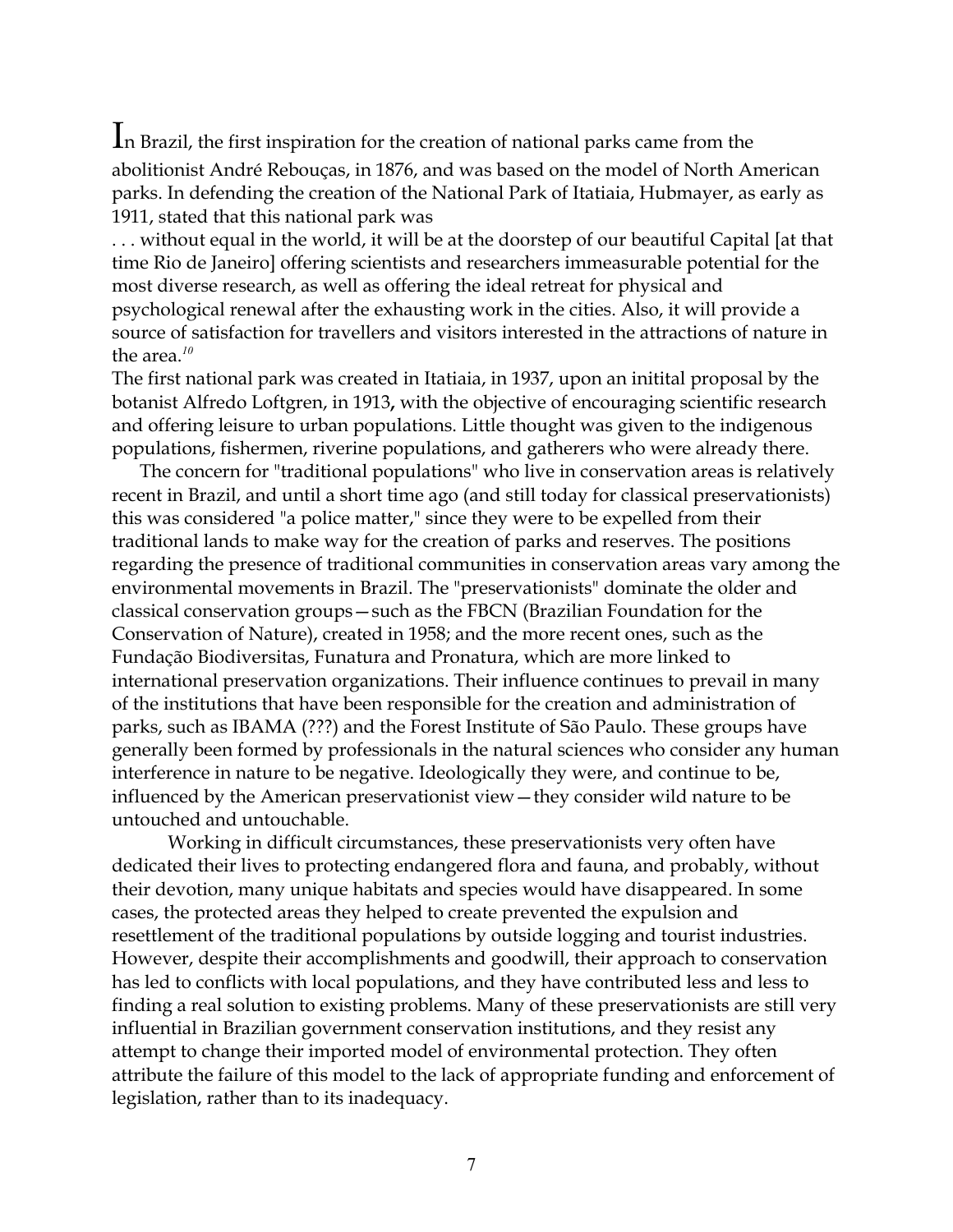Beginning in the 1970s, an ecologism of denunciation emerged in Brazil, represented by AGAPAN (Gaúcha Association for the Protection of the Natural Environment), Ecological Resistance, Catarinian Association for the Preservation of Nature, and APPN (São Paulo Association for the Protection of Nature). The military regime in power at that time was more tolerant of non-leftist movements, such as environmental NGOs, and repressed social protest movements. The seventies was a time of rapid growth for the Brazilian economy, particularly through mega-projects that resulted in serious impacts on nature. Most of these, such as chemical and petrochemical plants, were established or expanded in coastal zones, the most populous areas of the country, and brought levels of degradation never before seen in Brazil. At the same time, the agricultural industry grew considerably, resulting in a massive increase in the use of biocides and insecticides. Millions of rural workers were forced to move to the cities, which led to the growth of *favelas* (slums).

 This extensive environmental degradation and social pauperization was, however, masked by the ideology of the so-called "economic miracle," in which the objective of the Brazilian government wanted to attract industries of the industrialized countries. It is in this context that the *Brazilian Ecological Manifesto: The End of the Future* emerged in 1976, headed by ecologist José Lutzemberg, and representing ten ecological organizations. Written at the height of the repressive military regime, the document was indeed a courageous act. The manifesto advocated the human-nature relations of traditional societies—the indigenous people and small-scale subsistence farmers—as an alternative to the predatory use of natural resources. The Ecological Manifesto played an important role in the ecological struggles of the seventies and eighties, denouncing environmental degradation, construction of nuclear power plants, and militarism.

 In the mid-eighties, another type of environmentalism, more linked to social questions, began to emerge. This new movement developed along with the beginnings of redemocratization after decades of military dictatorship, and constituted a critique of the model of economic development whose inequitable concentration of wealth and destruction of nature had had its apogee during that period. The widespread destruction of the Amazon and Atlantic forests led to the beginning of what has been called "social ecologism," a movement that struggles to maintain access to territories with natural resources and places a high value on systems of production that are based on traditional technologies. The National Council of Rubber-Tappers, the Movement of People Affected by Dams, the Movement of Artisanal Fishermen, and the Indigenous Movement are all part of this movement, which reached one of its highest points in 1989 in Altamira, with the Meeting of the Indigenous People of Xingu. These movements acknowledge the necessity to rethink the role of national parks and reserves as well as that of their traditional inhabitants. The final declaration of this Altamira meeting counseled: "Do not destroy the forests, the rivers, that are our brothers, since these territories are sacred sites of our people, Home of the Creator, that cannot be violated."<sup>11</sup>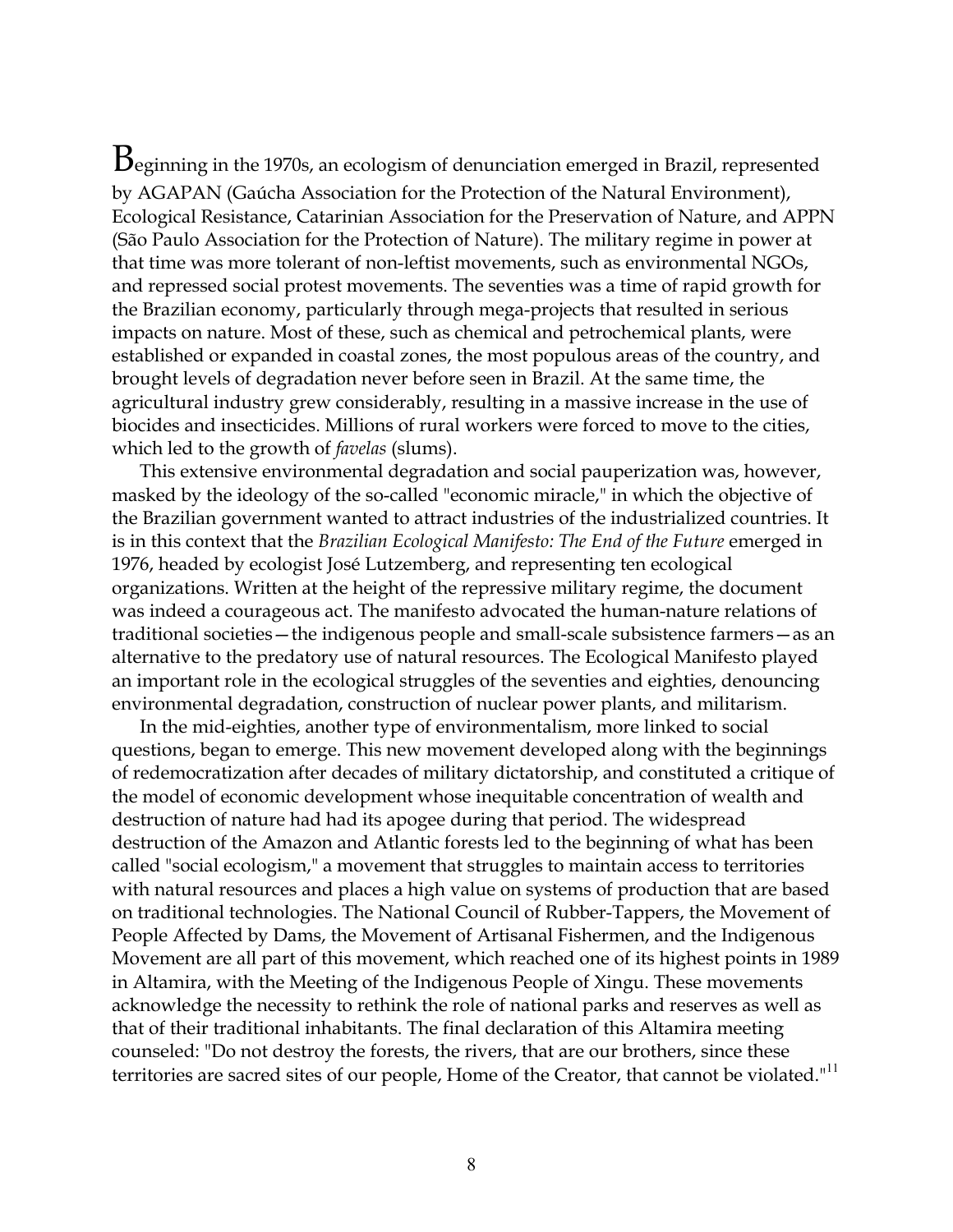In the state of São Paulo, about 37.5 percent of the existing parks are occupied by traditional and nontraditional inhabitants. These populations are heterogeneous with respect to geographic origin, historical ties to the region, land ownership, and use of natural resources. Some of the people who moved into park areas at or after the time they were established do not have the knowledge of traditional management systems of the local communities *(Caiçaras)*. And there are traditional populations who have lived in the area for many generations, with historical links to the land, who have a vast knowledge of the renewable natural resources in the area on which they depend for their survival. A great number of traditional communities, with distinctive ways of life and corresponding systems of communal appropriation of resources, have been irreversibly disrupted by the invasions of real-estate speculators and by the expulsion of community members from protected natural areas. However, more recently, especially after the return to democracy in 1984, local populations have organized social movements to oppose their expulsion from ancestral territories.

 Some of the local movements, which have no direct links to national movements, fight against the curtailment of their traditional activities in conservation areas. Other local organizations have pressured park administrations to begin negotiating alternative uses of natural resources. But they are incipient and fragile and are still subordinate to the local movements that are under state control. More spontaneous local resistance movements—the small-scale local extractivist producers defending their traditional territory against outsiders—are struggling to gain control over access to natural resources. For example, in response to their reduced access to local fishing sites because of fences that were erected by large landowners and to the threat posed by incoming commercial fishers who use predatory fishing equipment, one such action was the "closing of the lakes" in the Amazon region and the establishment of lake reserves by many *vargeiros*(riverine communities) of Amazonia, who themselves assumed control over the territorities they have traditionally occupied.

 The traditional populations who lived in the areas that have been made into parks have for decades been ignored by the state authorities. When the State Park of Ilha do Cardoso was created in 1962 on the land along the south coast of São Paulo, a sophisticated and detailed management plan was developed for the flora and fauna and for support structures for tourism and research. This "top-down" plan, developed by the Forest Institute with the assistance of two "specialists" from the Food and Agriculture Organization (FAO), did not even mention the existence of the hundreds of families who lived there and was fortunately shelved. Nevertheless, many of the families left their birthplace because of persecution by the park wardens.

 Some local movements in isolated regions—such as the Movement of the Riverine Population (*vargeiros*) of Mamirauá, Amazonas—are supported by NGOs and research institutes, although they are not linked to any major social movement at the national level. The incorporation of traditional populations in restricted conservation areas is a project of the Mamirauá Ecological Station (EEM), administered by the Mamirauá Civil Society and supported by several international environmental NGOs, among them the WWF. The EEM was created to protect a large part of the floodplain between the Japurá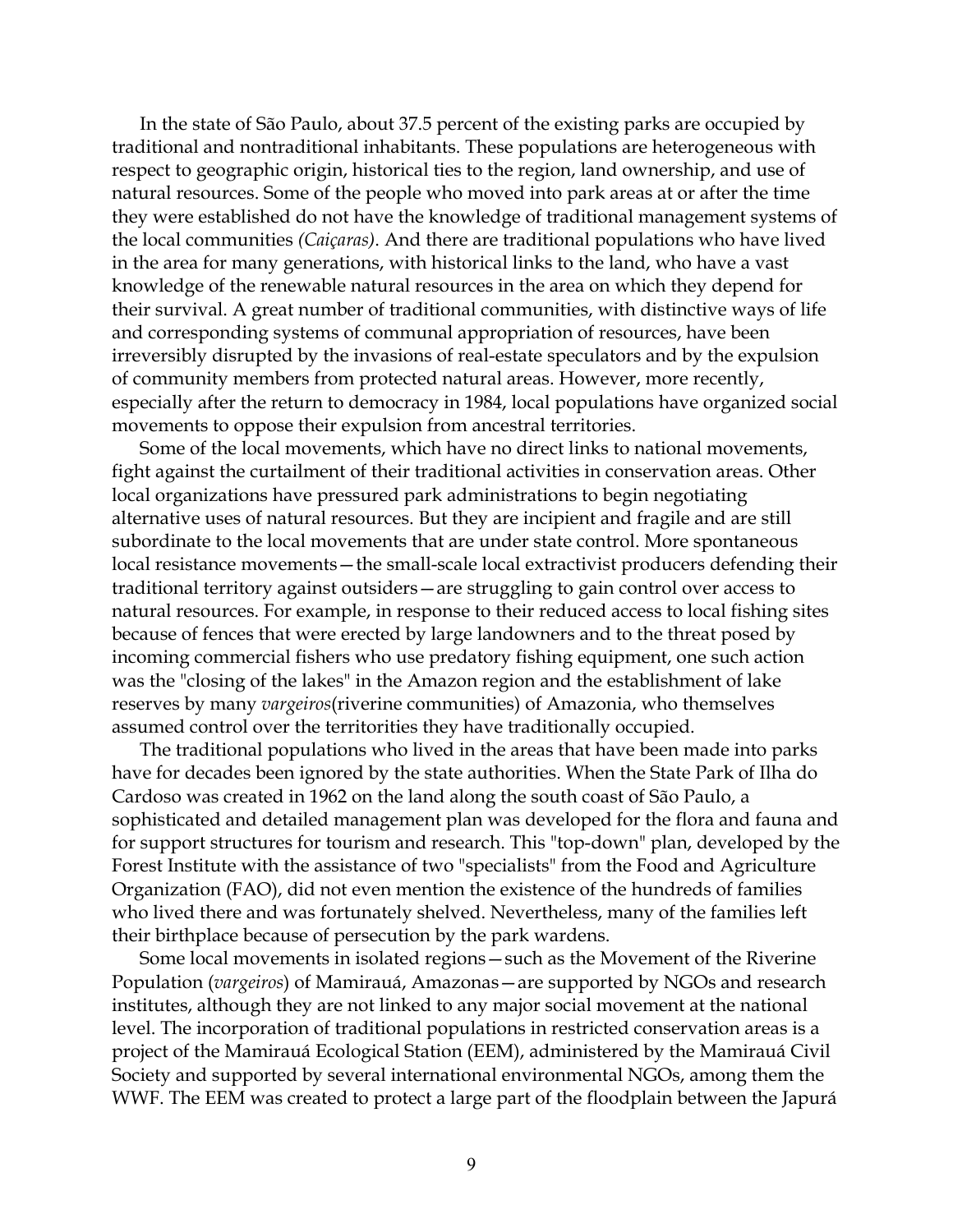and Solimôes rivers. Forty-five hundred *vargeiros* live in this huge area, spread over fifty small communities, with an average of fourteen households in each. They live from fishing and from hunting and gathering forest products. However, logging takes place along with these traditional activities, and the wood is sold to the sawmills in the cities. Contrary to the expulsion that is required by legislation, the project administrators decided to allow the *vargeiros* to remain in the territority. During the floods, water covers millions of hectares, making law enforcement, carried out exclusively by government officials**,** an impossible task. The management team**,** belonging to a local NGO**,** believed that the biodiversity and culture of the region could only be protected through community participation. This type of management, however, is different from the management plans established and imposed by scientists and bureaucrats. It takes longer to develop, since it depends on constant dialogue and consultation with local populations, inclusion of social research teams, and more flexibility in planning. It places more value on the process of decision making than on the establishment of rigid conservation objectives. This project has demonstrated that once a decision is made by the local population, it has a much greater chance of being followed. In the consensus that was reached by the local population regarding the conservation and sustainable use of lakes—which was extremely important, biologically and socio-economically—the communities decided to define six categories of lakes, including totally preserved areas: lakes for reproduction of fish (untouchable, with the shoreline included in the area of total preservation); "subsistence lakes" (for exclusive use of the community for subsistence fishing); "market-oriented lakes" (for exclusive use of the community, with the fish to be sold); and "lakes for use of the nearby urban centres" (where fishing is permitted to satisify the needs of municipalities).

 The rubber-tappers' extractive reserves are one of the outcomes of the rubbertappers movement that was created in the 1970s, during the height of conflict over land in Acre. This movement organized the first *empate* (blockade) in which the organized rubber-tappers confronted the machines that were cutting down the forest and threatening their way of life. In 1975, when the first rural union was created in Basiléia in Acre, in one of the centers of high density of rubber trees, the reaction of the landowners was violent, and in many cases the houses of the rubber-tappers were burned and the leaders assassinated.

 The National Council of Rubber-Tappers, established in 1985, pursued the creation of "extractive reserves." The extractive reserves gained international notoriety in 1988 when the rubber-tappers' leader Chico Mendes was assassinated. The first official extractive reserve was created in 1988, and in 1990, the extractive reserves became part of the protected areas system.The extractive reserves are administered communally. Although not allocated in individual lots, families have the right to exploit the resources along their traditional extractivist *colocações* (tapping routes). The land cannot be sold or transformed into nonforest uses, except for small areas that are allowed to be cleared for subsistence agriculture (approximately one to two percent of the area of the reserve).

 The community members of extractivist reserves are aware, through their representative organizations, that a legal guarantee against aggression by large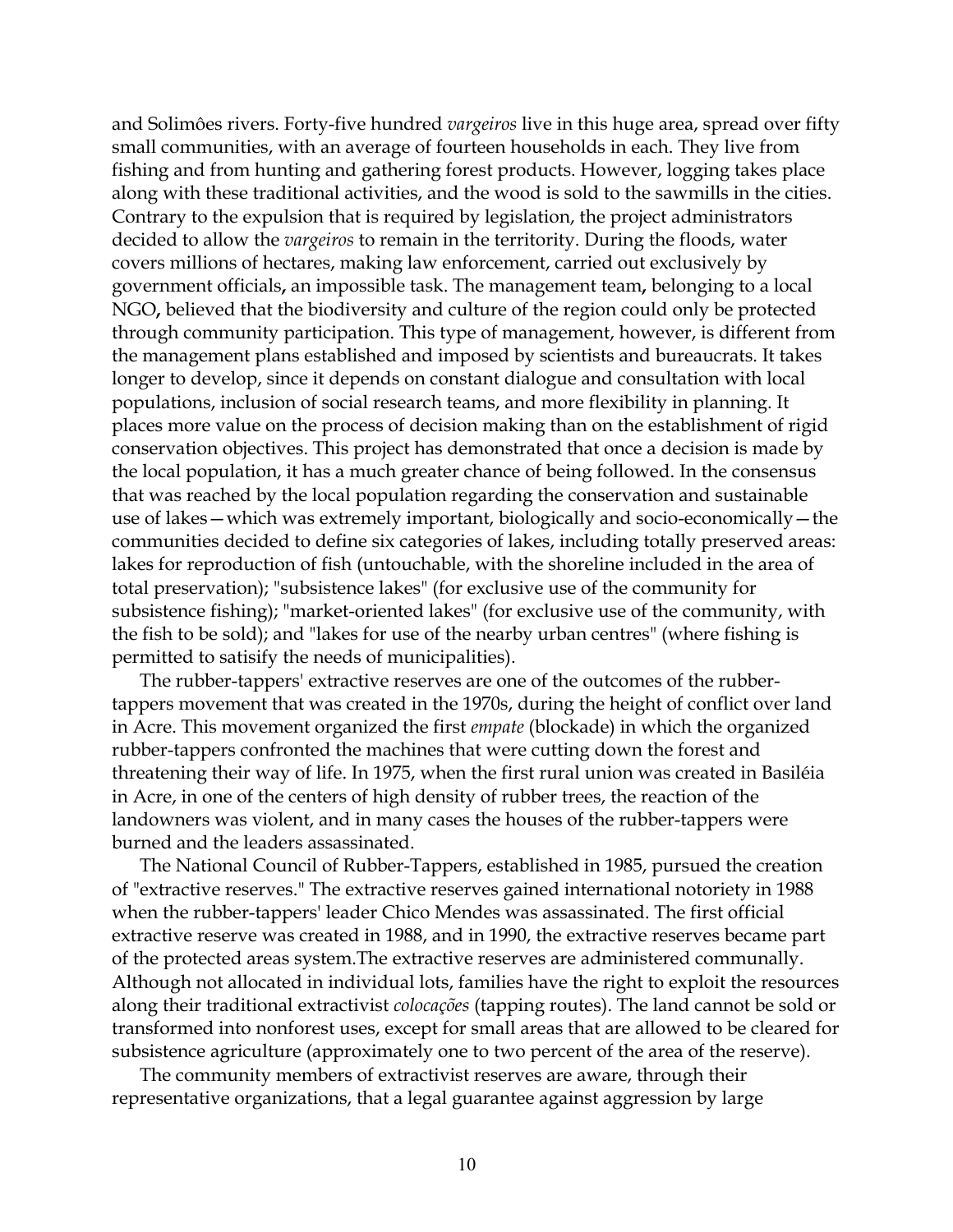economic interests is not enough. It is fundamental that their extractivist production be economically viable, since they currently depend primarily on only a few products, such as rubber, nuts, or *babassu* palm trees**.** Rubber production is precarious because of the high cost of production, an external market that is unfavorable to primary products, and the lower price of latex produced by monoculture plantations in the south of the country. The rubber-tappers solicit government subsidies to maintain prices for rubber on the internal market, while they look for alternative markets for products of Amazonia on the international market. To this end, a few cooperatives have been organized to eliminate middle men and to facilitate marketing. The National Council of Rubber-Tappers also created a center for training and research that, together with Brazilian universities, looks for ways to diversify production.

 Despite the organized opposition of large landowners through UDR (Democratic Rural Union), the rubber-tappers movement expanded not only into Acre, where already by 1980 around sixty percent of the municipalities had rubber-tapper organizations, but also into other states such as Amapá, Rondônia, and Amazonas, including ten extractivist settlements and four extractivist reserves, covering 3,052,527 hectares and benefiting about 9,000 families. In 1992, IBAMA created the National Council of Traditional Populations (CNPT), to lend technical support for the reserves in Amazonia and to disseminate the idea to other regions of the country. There are also extractivist reserves outside of the region, based on *babassu* found in the *cerrado* (savannah vegetation in semi-arid areas), and on fishing resources in the state of Santa Catarina.

The movement to establish extractivist reserves is an effort to defend, reinforce, and re-create threatened ways of life. Furthermore, in Amazonia it is an alternative that can enable a sustainable use of natural resources that respects both biological diversity and traditional ways of life. Official and public recognition of these reserves was only made possible through the collaboration and solidarity of the strong social movement with the National Council of Rubber-Tappers, seeking national as well as international legitimacy, especially in their struggle against other forms of ownership, in particular the large land holdings. The frequent meetings of the leaders of the National Council with the rubber-tappers in many regions of Amazonia helped them to organize associations that will propose new reserves.

 $\mathbf{U}$ ne of the arguments of preservationists against the existence of traditional populations in "restrictive" protected natural areas is the assumed incompatibility between the presence of these populations and the protection of biodiversity. The establishment of protected areas for the protection of biodiversity is, however, a relatively recent objective. The earlier parks were created primarily for environmental education, research, and the recreation and enchantment of urbanites. The attempt to conserve biodiversity by establishing protected areas was promoted by international environmental organizations in response to the disappearance of species and ecosystems.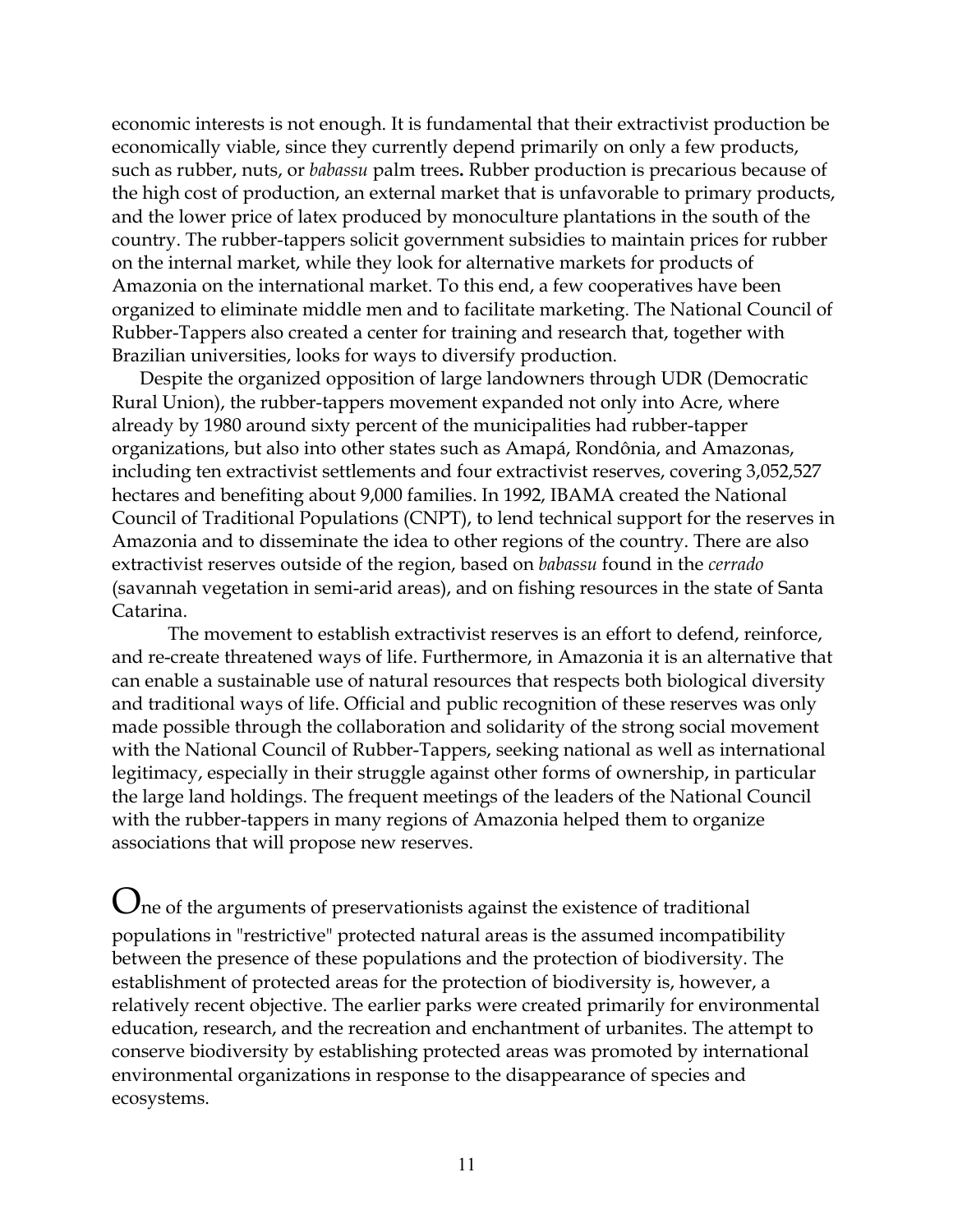Recent studies have shown that the maintenance and even the enhancement of biological diversity in tropical forests is intimately related to the shifting agriculture practiced by traditional communities. The regenerative system of rain forests appears to be very well adapted to the activities of preindustrial communities. The use of small areas of land for agriculture and their abandonment after the decline of agricultural production (shifting agriculture) has an effect similar to that produced by the occasional destruction of the forests by natural causes. Shifting agriculture has been a natural means of using the regenerative properties of the rain forest for the benefit of humans. Gomez-Pompa suggests that tropical ecologists have recognized that "a large part of the primary vegetation of many zones, seen as virgin, actually contain vestiges of human disturbances, and there is more and more difficulty in finding zones that are totally virgin."<sup>12</sup> Many dominant species of the primary forests of Mexico and Central America were actually protected by humans in the past, and their current abundance is related to this fact. In the case of tropical forests, it is very difficult to distinguish "virgin" forests from "disturbed" forests, especially in areas where itinerant agriculture is practiced. The establishment of protected natural areas that respect these traditional practices can contribute to socio-cultural diversity, as well as to conservation of the natural world, whether it be "virgin" or already altered by traditional populations.

 Traditional management systems exist in places other than tropical forests. I have observed many traditional forms of management of estuarine and coastal waters by artisanal fishermen, among them the *caiçara*, the *viveiro*, and the *cerco*. The *caiçara* is a kind of trap made of branches, arranged on the floors of estuaries and lagoons, such as in Mundaú and Manguaba. Many species of fish gather around these branches during various stages of their reproductive life and are captured by fishermen, who keep the adults. The *caiçara* is a type of artificial reef, of which there are several models, depending on the distance from the shore. The round *caiçaras* or *camarinha* contain complex communities and multispecies stocks. The fishermen have extensive empirical knowledge of the species that live in the *caiçara*. The *viveiro* is another technique of coastal management, employed mainly in the Northeast of Brazil, which involves the enclosure of the deepest part of an estuary, letting fish pass only at high tide and retaining them for growing, using only the nutrients of the water itself.

 The diverse management practices used in "virgin" forests as well as those used in coastal environments have contributed and continue to contribute to the maintenance of biological diversity—of species as well as ecosystems. These are extremely important cultural practices that reveal the tremendous knowledge and "savoir-faire" of the traditional populations, which must be considered in the process of establishing conservation areas in tropical forests and coastal environments.

 $P$  rotected areas, especially those that involve very restricted use, are more than a government strategy of conservation—they are emblematic of a particular relation between humans and nature. The expansion of the U.S. mid-19th-century idea of uninhabited national parks is based**,** first**,** on the myth of an untouched natural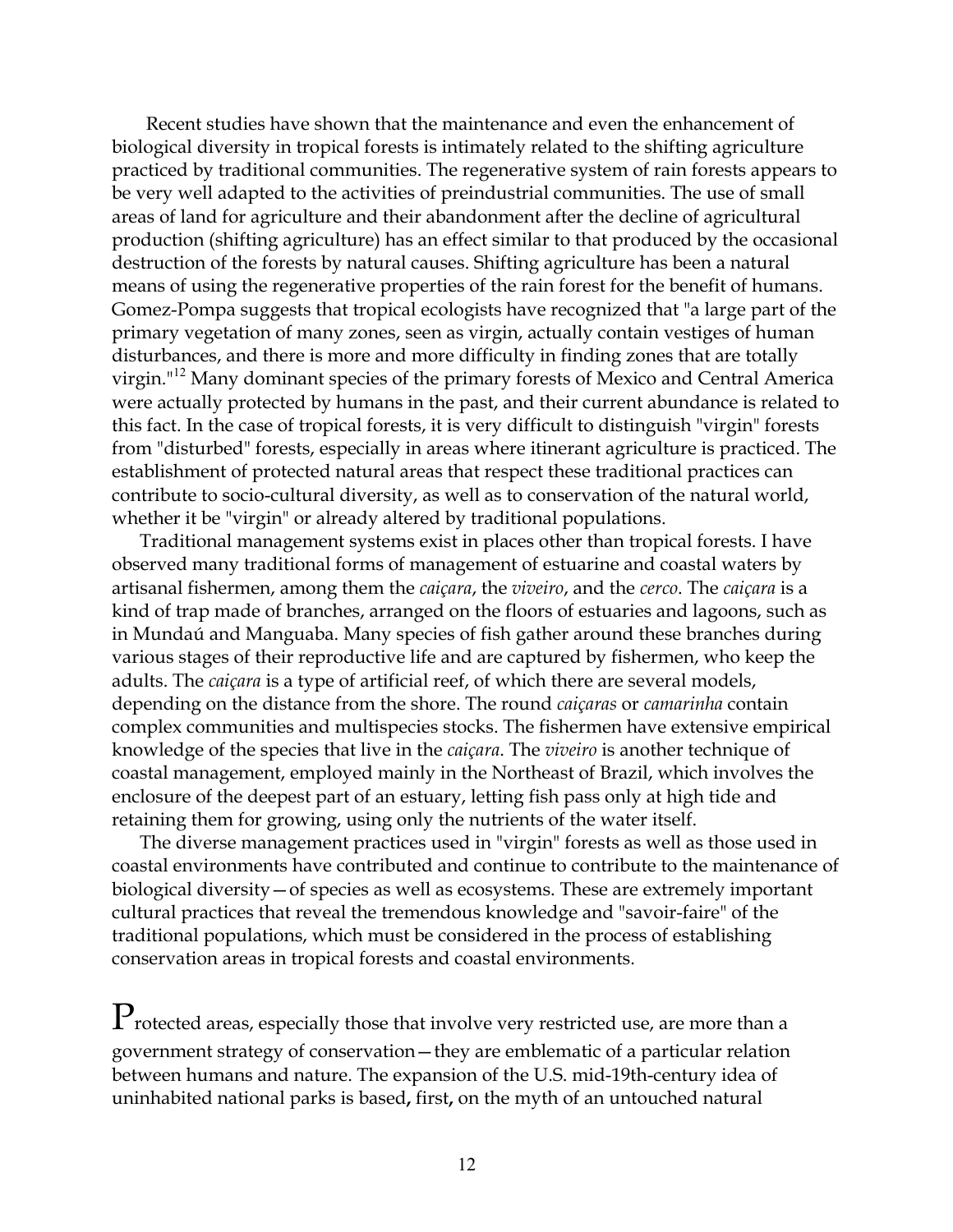paradise, an image of Eden from which Adam and Eve were expelled, and, second**,** on what . Moscovici has called "reactive conservationism." This reactive conservationism of the 19th century, in which the natural world is attributed all the virtues and society all the vices, was a reaction to "culturalism," which sees in nature the infirmity of man, a threat of return to savagery to which culture must be opposed.<sup>13</sup>

 Even when urban-industrial society and the advance of science has desacralized the world and weakened the power of myths, the image of national parks and other protected areas as a paradise in which "virgin nature" is expressed in all its beauty, transformed into an object of reverence by urban humanity, confirms the idea that mythologies continue and can be reborn under the shadow of rationality. This myth of an untouched and untouchable nature not only reshapes old creeds, but also incorporates elements of modern science—such as the notion of biodiversity and ecosystem function—in a symbiosis expressed by the alliance between particular currents of natural science and preservationist ecology. The persistence of the idea of a wild and untouched natural world has considerable force, especially with urban and industrial populations that have largely lost the daily contact with the rural environment. This occurs despite growing scientific evidence that for thousands of years, humans have, in one way or another, interfered with many terrestrial ecosystems, so that today very little untouched virgin nature remains.

The historical realization of this myth of a nature that is untouched in the creation of national parks and reserves continues unabated in tropical countries. The conflict between the views of the so-called traditional populations and the preservationist and state conservationist institutions cannot be analyzed simply in terms of the oppositions between different mythologies and symbolisms. The conflict also revolves around a political ecology, to the extent that the State imposes new spaces that are "modern and public" upon territories where traditional populations live—the parks and reserves from which, by law, inhabitants must be expelled. To those with power, these social actors are invisible. The recognition of their existence and their importance to the conservation and maintenance of biological diversity is a recent phenomenon, resulting from an ecologism in Third World countries that differs from that of industrialized countries.

 This new ecologism has been translated into social movements that propose a new alliance between humans and nature, the need for democratic participation in nature conservation**,** and a respect for cultural diversity as the basis for the maintenance of biological diversity**.** The increased visibility of park inhabitants was brought about by the conflicts generated by the occupation, by landless populations, of park areas that were often not effectively administered by the government. Traditional populations and newcomers have recently begun to organize against enforcement actions of the State that**,** in most cases, impede the social and cultural reproduction of these human communities.

In Brazil, the question of the presence of traditional inhabitants in national parks and other conservation areas has been dealt with from a conservative point of view—at the federal level as well as in some nongovernmental organizations—still influenced by